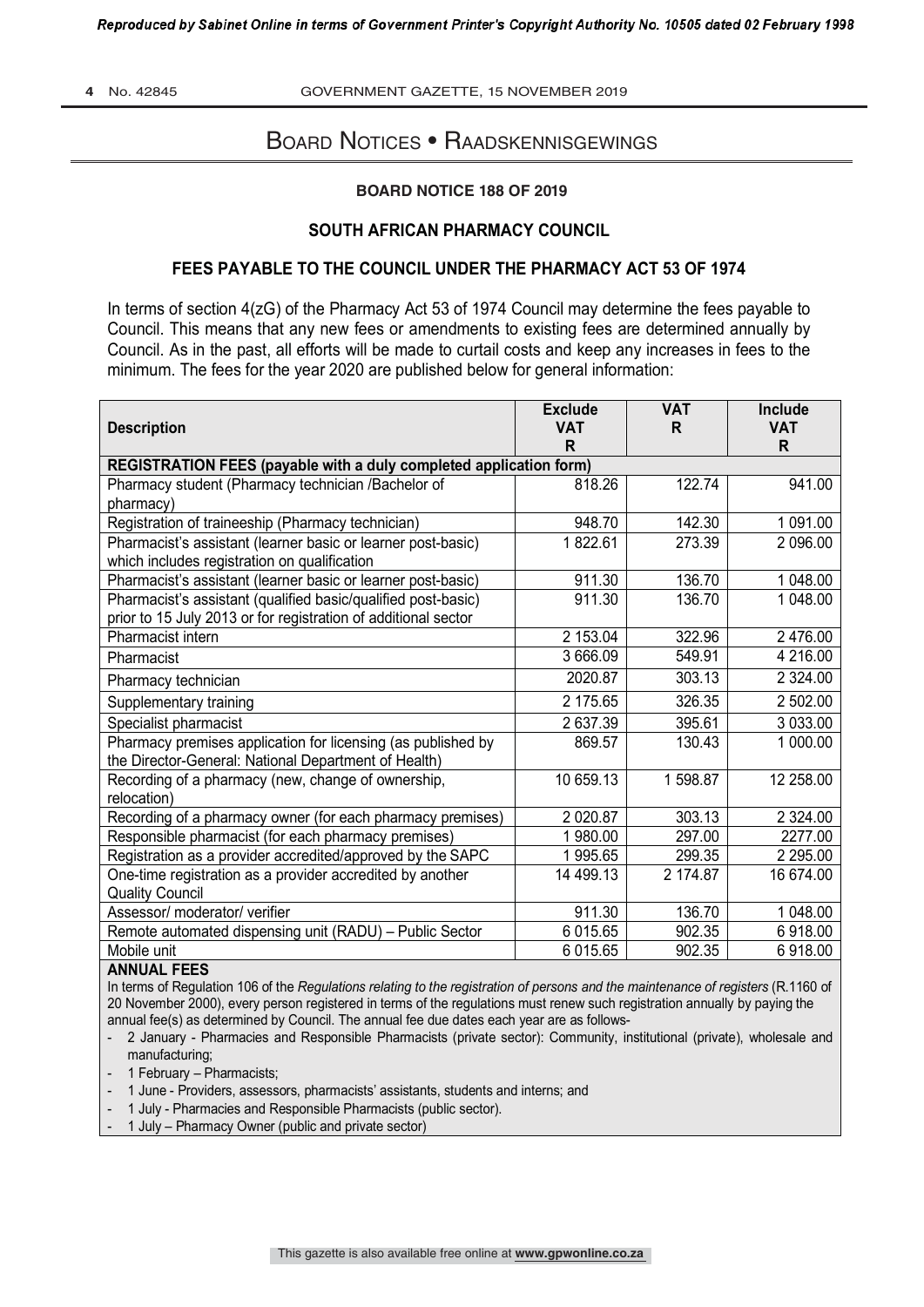STAATSKOERANT, 15 NOVEMBER 2019 No. 42845 5

| <b>For Persons-</b>                                                                                                    |                                   |                 |                             |
|------------------------------------------------------------------------------------------------------------------------|-----------------------------------|-----------------|-----------------------------|
| Pharmacy student (Pharmacy technician/Bachelor of<br>pharmacy)                                                         | 207.83                            | 31.17           | 239.00                      |
| Pharmacist's assistant (learner basic or learner<br>post-basic)                                                        | 207.83                            | 31.17           | 239.00                      |
| Pharmacist's assistant (basic or post-basic)                                                                           | 514.78                            | 77.22           | 592.00                      |
| Pharmacist intern                                                                                                      | 514.78                            | 77.22           | 592.00                      |
| Pharmacist                                                                                                             | 1879.13                           | 281.87          | 2 161.00                    |
| Responsible pharmacist (for each pharmacy premises)                                                                    | 276.52                            | 41.48           | 318.00                      |
| <b>Description</b>                                                                                                     | <b>Exclude</b><br><b>VAT</b><br>R | <b>VAT</b><br>R | Include<br><b>VAT</b><br>R. |
| Pharmacy owner - State owned (per province)                                                                            | 15 000.00                         | 2 250.00        | 17 250.00                   |
| Pharmacy owner - Non state owned (per pharmacy)                                                                        | 1879.13                           | 281.87          | 2 161.00                    |
| For Pharmacies-                                                                                                        |                                   |                 |                             |
| Community pharmacy                                                                                                     | 3 213.91                          | 482.09          | 3 696.00                    |
| Institutional pharmacy                                                                                                 | 3 2 1 3 . 9 1                     | 482.09          | 3 696.00                    |
| Wholesale and manufacturing pharmacy                                                                                   | 12 552.17                         | 1882.83         | 14 435.00                   |
| Consultant pharmacy                                                                                                    | 3 009.57                          | 451.43          | 3 461.00                    |
| Satellite pharmacy                                                                                                     | 1549.57                           | 232.43          | 1782.00                     |
| Primary healthcare clinics (dispensary) with post- basic<br>assistant(s)                                               | 773.91                            | 116.09          | 890.00                      |
| Remote automated dispensing unit (RADU) - Public Sector                                                                | 1549.57                           | 232.43          | 1782.00                     |
| Mobile unit                                                                                                            | 1549.57                           | 232.43          | 1782.00                     |
| For Providers accredited/ approved by the SAPC for-                                                                    |                                   |                 |                             |
| Pharmacist's assistant's qualification                                                                                 | 25 792.17                         | 3 868.83        | 29 661.00                   |
| Pharmacy technician qualification                                                                                      | 18 644.35                         | 2796.65         | 21 441.00                   |
| Bachelor of pharmacy qualification                                                                                     | 19 334.78                         | 2 900.22        | 22 235.00                   |
| Authorized pharmacist prescriber qualification                                                                         | 20 230.43                         | 3 0 34.57       | 23 265.00                   |
| Specialists qualification                                                                                              | 20 230.43                         | 3 0 34.57       | 23 265.00                   |
| Short courses/CPD                                                                                                      | 15 173.04                         | 2 275.96        | 17 449.00                   |
| Supplementary training courses                                                                                         | 9 104.35                          | 1 365.65        | 10 470.00                   |
| Providers accredited/ approved by another Quality Council<br>Assessor/ moderator/ verifier                             | 2 640.87<br>328.70                | 396.13<br>49.30 | 3037.00<br>378.00           |
| OTHER FEES - the following fees are payable by:                                                                        |                                   |                 |                             |
| A Pharmacist's assistant for-                                                                                          |                                   |                 |                             |
| • change of facility                                                                                                   | 888.70                            | 133.30          | 1 022.00                    |
| • change of provider/ tutor                                                                                            | 387.83                            | 58.17           | 446.00                      |
| • issuing of duplicate certificate of registration                                                                     | 2 005.22                          | 300.78          | 2 306.00                    |
| • entrance to the final integrated summative assessments or                                                            | 514.78                            | 77.22           | 592.00                      |
| external integrated summative assessments                                                                              |                                   |                 |                             |
| A Pharmacist intern for-                                                                                               |                                   |                 |                             |
| • the cession of an internship contract                                                                                | 1 217.39                          | 182.61          | 1 400.00                    |
| • entrance to the pre-registration examination for a third or<br>subsequent attempt                                    | 1958.26                           | 293.74          | 2 2 5 2 .00                 |
| • late booking fee for pre-registration examination                                                                    | 967.83                            | 145.17          | 1 113.00                    |
| • re-assessment of CPD entries for the 13th and subsequent<br>submissions (Old format) / 10th and subsequent CPDs (new | 228.70                            | 34.30           | 263.00                      |
| format)                                                                                                                |                                   |                 |                             |
| • issuing of duplicate certificate of registration                                                                     | 2 005.22                          | 300.78          | 2 306.00                    |
| A Tutor for-                                                                                                           |                                   |                 |                             |
| • issuing of duplicate certificate of registration                                                                     | 2 005.22                          | 300.78          | 2 306.00                    |
| • approval of a tutor of pharmacist intern or pharmacist<br>assistant                                                  | 1 221.74                          | 183.26          | 1 405.00                    |
| A Pharmacist for the purpose of performing community service for-                                                      |                                   |                 |                             |
| • change of facility                                                                                                   | 888.70                            | 133.30          | 1 022.00                    |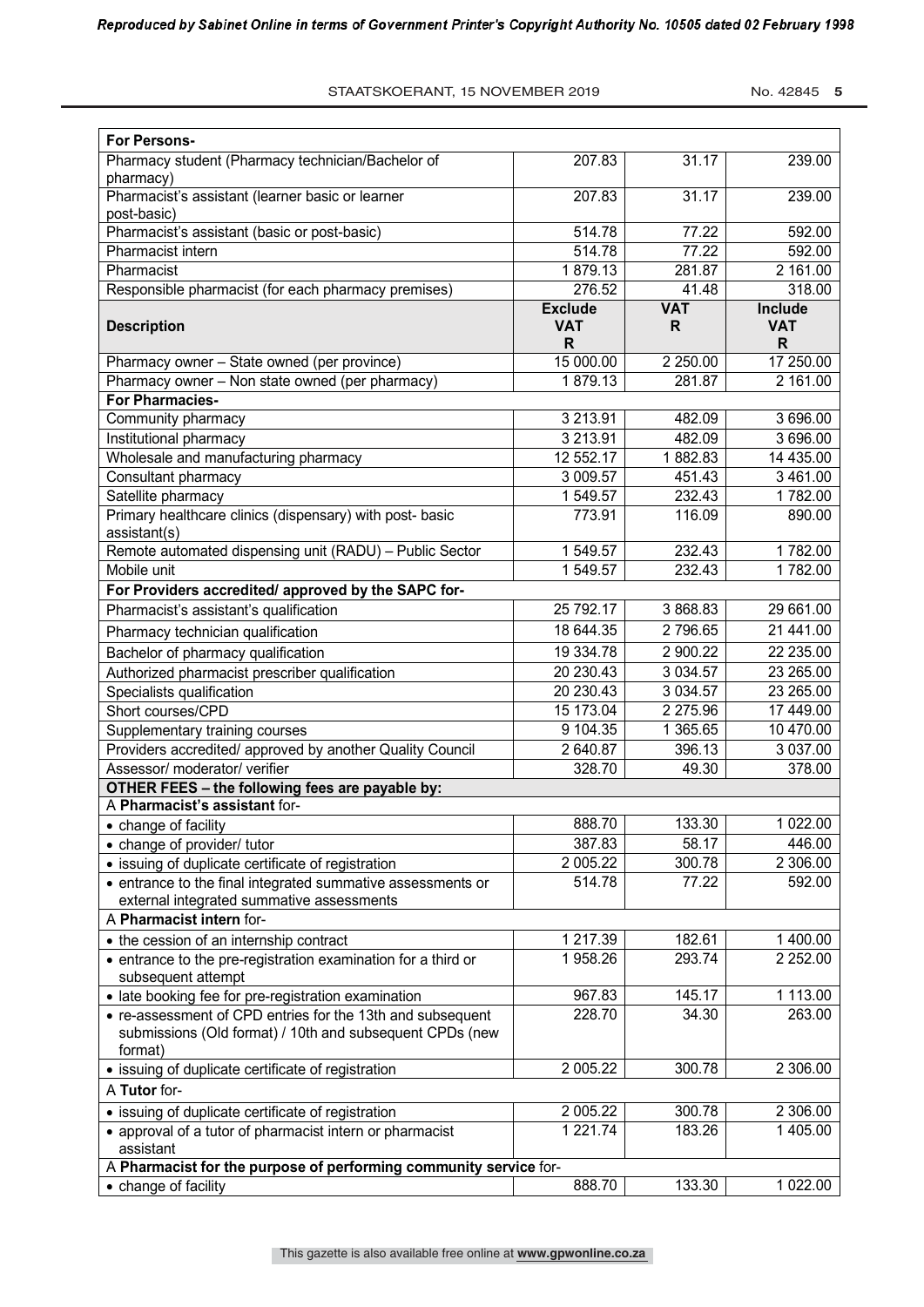### **6** No. 42845 GOVERNMENT GAZETTE, 15 NOVEMBER 2019

| A Pharmacist for-                                                                                         |                 |                       |              |
|-----------------------------------------------------------------------------------------------------------|-----------------|-----------------------|--------------|
| • Change designation from non-practicing to practicing                                                    | 276.52          | 41.48                 | 318.00       |
| • Assessment of CPD entries (per entry)                                                                   | 228.70          | 34.30                 | 263.00       |
| • Entrance to the pre-registration examination                                                            | 1958.26         | 293.74                | 2 2 5 2 .00  |
| A Delegated pharmacist for-                                                                               |                 |                       |              |
| • approval of a delegated pharmacist for the delegation of a                                              | 1 221.74        | 183.26                | 1 405.00     |
| pharmacist intern training by an approved tutor                                                           |                 |                       |              |
| A Pharmacy for-                                                                                           |                 |                       |              |
|                                                                                                           | <b>Exclude</b>  | <b>VAT</b>            | Include      |
| <b>Description</b>                                                                                        | <b>VAT</b><br>R | R                     | <b>VAT</b>   |
| • Inspection of a pharmacy for:                                                                           | 3 126.96        | 469.04                | R<br>3596.00 |
| purposes of approval for training                                                                         |                 |                       |              |
| re-inspection for Grade C or Grade D pharmacies                                                           |                 |                       |              |
| follow-up re-inspection                                                                                   |                 |                       |              |
| at owner's request                                                                                        |                 |                       |              |
| • approval of pharmacy premises- internal changes                                                         | 2 5 24 . 35     | 378.65                | 2 903.00     |
| • issuing of duplicate certificate of approval of pharmacy                                                | 2 005.22        | 300.78                | 2 306.00     |
| premises for training purposes                                                                            |                 |                       |              |
| · issuing of duplicate certificate of pharmacy registration or                                            | 2 005.22        | 300.78                | 2 306.00     |
| recording of a pharmacy                                                                                   |                 |                       |              |
| • application for an automated dispensing unit                                                            | 2 834.78        | 425.22                | 3 260.00     |
| • application for a remote automated dispensing unit (Public                                              | 2 834.78        | 425.22                | 3 260.00     |
| Sector)                                                                                                   |                 |                       |              |
| • application fee for mobile unit                                                                         | 2 835.65        | 425.35                | 3 261.00     |
| • an application to conduct a separate practice or business                                               | 2 834.78        | 425.22                | 3260.00      |
| within a pharmacy                                                                                         |                 |                       |              |
| • approval of change of trading title                                                                     | 1857.39         | 278.61                | 2 136.00     |
| • approval of change of address where there is no relocation                                              | 1857.39         | 278.61                | 2 136.00     |
| of a pharmacy                                                                                             |                 |                       |              |
| • approval of change of owner's name where there is no                                                    | 1857.39         | 278.61                | 2 136.00     |
| change of ownership                                                                                       |                 |                       |              |
| • recording after change of trading title                                                                 | 6 015.65        | 902.35                | 6918.00      |
| • recording after change of address where there is no                                                     | 6 015.65        | 902.35                | 6918.00      |
| relocation of pharmacy                                                                                    |                 |                       |              |
| • recording after change of owner's name where there is no                                                | 6 015.65        | 902.35                | 6918.00      |
| change of ownership                                                                                       |                 |                       |              |
| • recording after change of ownership (in case of a Grade A                                               | 6 015.65        | 902.35                | 6918.00      |
| Pharmacy where there is no structural changes)<br>• access to group pharmacy information by the nominated | 2 006.96        | 301.04                | 2 308.00     |
| person over and above the Responsible Pharmacist and/or                                                   |                 |                       |              |
| first owner                                                                                               |                 |                       |              |
| A Responsible pharmacist for-                                                                             |                 |                       |              |
| • issuing of duplicate certificate of registration                                                        | 2005.22         | 300.78                | 2 306.00     |
| A Provider of pharmacy education and training for the evaluation of an application for the purpose of:    |                 |                       |              |
| • approval as a provider for Authorized Pharmacist Prescriber                                             | 34 342.61       | 5 151.39              | 39 494.00    |
| course                                                                                                    |                 |                       |              |
| • approval as a provider of a Bachelor of pharmacy                                                        | 84 231.30       | 12 634.70             | 96 866.00    |
| • approval as a provider of pharmacist's assistants' course                                               | 61 680.87       | 9 252.13              | 70 933.00    |
| • approval as a provider of short courses/CPD                                                             | 34 137.39       | $\overline{5}$ 120.61 | 39 258.00    |
| • approval as a provider of specialist pharmacist qualification                                           | 34 342.61       | 5 151.39              | 39 494.00    |
| • approval as a provider of supplementary training course/s                                               | 29 286.09       | 4 392.91              | 33 679.00    |
| • approval of a pharmacist's assistant course/qualification                                               | 26 638.26       | 3 995.74              | 30 634.00    |
| • approval of pharmacy technician course/qualification                                                    | 16 217.39       | 2 432.61              | 18 650.00    |
| • approval of Bachelor of pharmacy course/qualification                                                   | 27 262.61       | 4 089.39              | 31 352.00    |
| • approval of CPD/short courses                                                                           | 21 331.30       | 3 199.70              | 24 531.00    |
| • approval of specialist in pharmacy qualification                                                        | 31 674.78       | 4751.22               | 36 426.00    |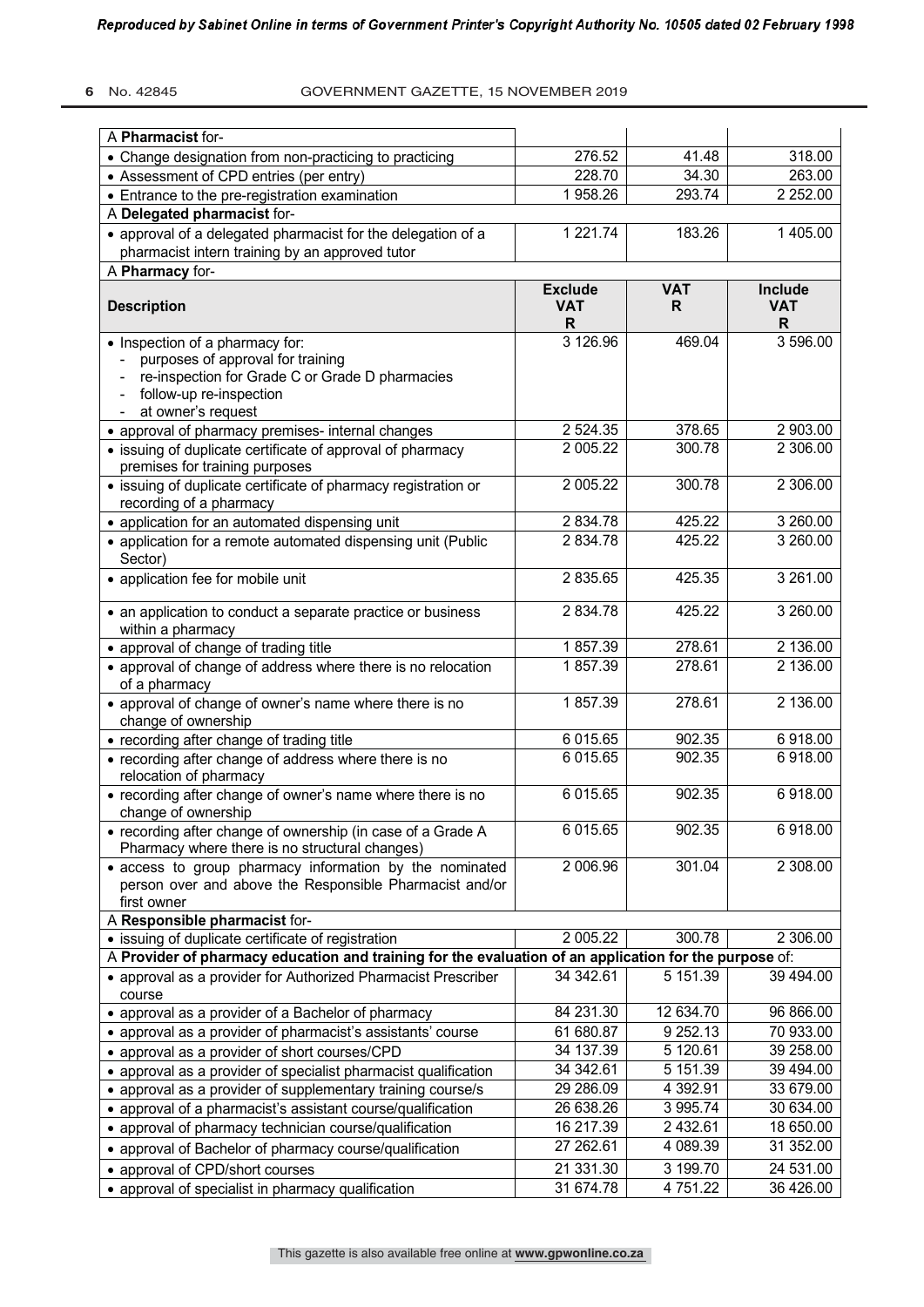No. 42845 **7** 

| • approval of courses by another Quality Council                                                                                                                                                                                         | 2 900.87        | 435.13     | 3 3 3 6 . 0 0   |
|------------------------------------------------------------------------------------------------------------------------------------------------------------------------------------------------------------------------------------------|-----------------|------------|-----------------|
| • verification of an RPL assessment/ file                                                                                                                                                                                                | 2 861.74        | 429.26     | 3 291.00        |
| Any Person for-                                                                                                                                                                                                                          |                 |            |                 |
| • issuing of a duplicate certificate of courses completed for the<br>Council's Diploma in Pharmacy                                                                                                                                       | 2 005.22        | 300.78     | 2 306.00        |
| • issuing of a duplicate registration certificate or a certified                                                                                                                                                                         | 2 005.22        | 300.78     | 2 306.00        |
| extract from the register or certificate by the Registrar or                                                                                                                                                                             |                 |            |                 |
| academic record and curriculum                                                                                                                                                                                                           |                 |            |                 |
| • Replacement of membership card prior to expiry thereof                                                                                                                                                                                 | 340.87          | 51.13      | 392.00          |
|                                                                                                                                                                                                                                          | <b>Exclude</b>  | <b>VAT</b> | Include         |
| <b>Description</b>                                                                                                                                                                                                                       | <b>VAT</b><br>R | R          | <b>VAT</b><br>R |
| • entrance to professional examination for purposes of<br>registration as a pharmacist (per paper)                                                                                                                                       | 3 270.44        | 490.57     | 3761.00         |
| • analysis of professional examination results (per paper)                                                                                                                                                                               | 849.57          | 127.43     | 977.00          |
| • analysis of pre-registration examination results                                                                                                                                                                                       | 1 274.78        | 191.22     | 1466.00         |
| • issuing of Certificate of Good Standing                                                                                                                                                                                                | 1931.30         | 289.70     | 2 2 2 1 .00     |
| • evaluation of a qualification in pharmacy obtained outside the                                                                                                                                                                         | 12 300.00       | 1845.00    | 14 145.00       |
| Republic (applicant is a non-South African citizen)                                                                                                                                                                                      |                 |            |                 |
| • evaluation of a qualification in pharmacy obtained outside the<br>Republic (applicant is South African citizen)                                                                                                                        | 6 255.65        | 938.35     | 7 194.00        |
| • issuing of duplicate certificate: supplementary                                                                                                                                                                                        | 2 014.78        | 302.22     | 2 317.00        |
| training/additional qualification/assessor                                                                                                                                                                                               |                 |            |                 |
| <b>RESTORATION FEES</b>                                                                                                                                                                                                                  |                 |            |                 |
| Restoration as a result of voluntary removal (restoration will include payment of the restoration fee together with                                                                                                                      |                 |            |                 |
| payment of the annual fee for the current year)                                                                                                                                                                                          |                 |            |                 |
| Pharmacist's assistant                                                                                                                                                                                                                   | 1 011.30        | 151.70     | 1 163.00        |
| Pharmacy student                                                                                                                                                                                                                         | 1 011.30        | 151.70     | 1 163.00        |
| Pharmacist intern                                                                                                                                                                                                                        | 1 011.30        | 151.70     | 1 163.00        |
| Pharmacist                                                                                                                                                                                                                               | 1993.91         | 299.09     | 2 293.00        |
| Pharmacy owner                                                                                                                                                                                                                           | 1993.91         | 299.09     | 2 293.00        |
| Pharmacist - Retired (aged 70 or older)                                                                                                                                                                                                  | 134.78          | 20.22      | 155.00          |
| Pharmacist's assistant (basic or post-basic) -                                                                                                                                                                                           | 34.78           | 5.22       | 40.00           |
| Retired (aged 70 or older)                                                                                                                                                                                                               |                 |            |                 |
| Providers accredited/approved by the SAPC                                                                                                                                                                                                | 14 499.13       | 2 174.87   | 16 674.00       |
| as a result of involuntary removal (restoration will include payment of the restoration fee<br><b>Restoration</b><br>together with payment of annual fee for the year of removal as well payment of the annual fee for the current year) |                 |            |                 |
| Pharmacist's assistant                                                                                                                                                                                                                   | 1973.04         | 295.96     | 2 2 6 9 . 0 0   |
| Pharmacy student                                                                                                                                                                                                                         | 1973.04         | 295.96     | 2 2 6 9 . 0 0   |
| Pharmacist intern                                                                                                                                                                                                                        | 1973.04         | 295.96     | 2 269.00        |
| Trainee (Pharmacy Technician)                                                                                                                                                                                                            | 1973.04         | 295.96     | 2 2 6 9 . 0 0   |
| Pharmacist                                                                                                                                                                                                                               | 5 166.96        | 775.04     | 5 942.00        |
| Pharmacy owner                                                                                                                                                                                                                           | 5 166.96        | 775.04     | 5 942.00        |
| Pharmacist - Retired (aged 70 or older)                                                                                                                                                                                                  | 805.22          | 120.78     | 926.00          |
| Pharmacist's assistant (basic or post-basic) -                                                                                                                                                                                           | 211.30          | 31.70      | 243.00          |
| Retired (aged 70 or older)                                                                                                                                                                                                               |                 |            |                 |
| Community/Institutional/Consultant pharmacy                                                                                                                                                                                              | 6499.13         | 974.87     | 7 474.00        |
| Wholesale/Manufacturing pharmacy                                                                                                                                                                                                         | 28 700.87       | 4 305.13   | 33 006.00       |
| Providers accredited/approved by the SAPC                                                                                                                                                                                                | 57 998.26       | 8 699.74   | 66 698.00       |
| <b>GENERAL</b>                                                                                                                                                                                                                           |                 |            |                 |
| Register: List of persons per row or line                                                                                                                                                                                                | 7.83            | 1.17       | 9.00            |
| (pharmacists/assistants/assessors/moderators)                                                                                                                                                                                            |                 |            |                 |
| Register: List of pharmacies per row or line                                                                                                                                                                                             | 5.22            | 0.78       | 6.00            |
| Amendment of Registration Certificate (for persons only)                                                                                                                                                                                 | 1857.39         | 278.61     | 2 136.00        |
| Change of name/surname<br>$\bullet$                                                                                                                                                                                                      |                 |            |                 |
| Obtaining SA ID (permanent residency)<br>$\bullet$                                                                                                                                                                                       |                 |            |                 |